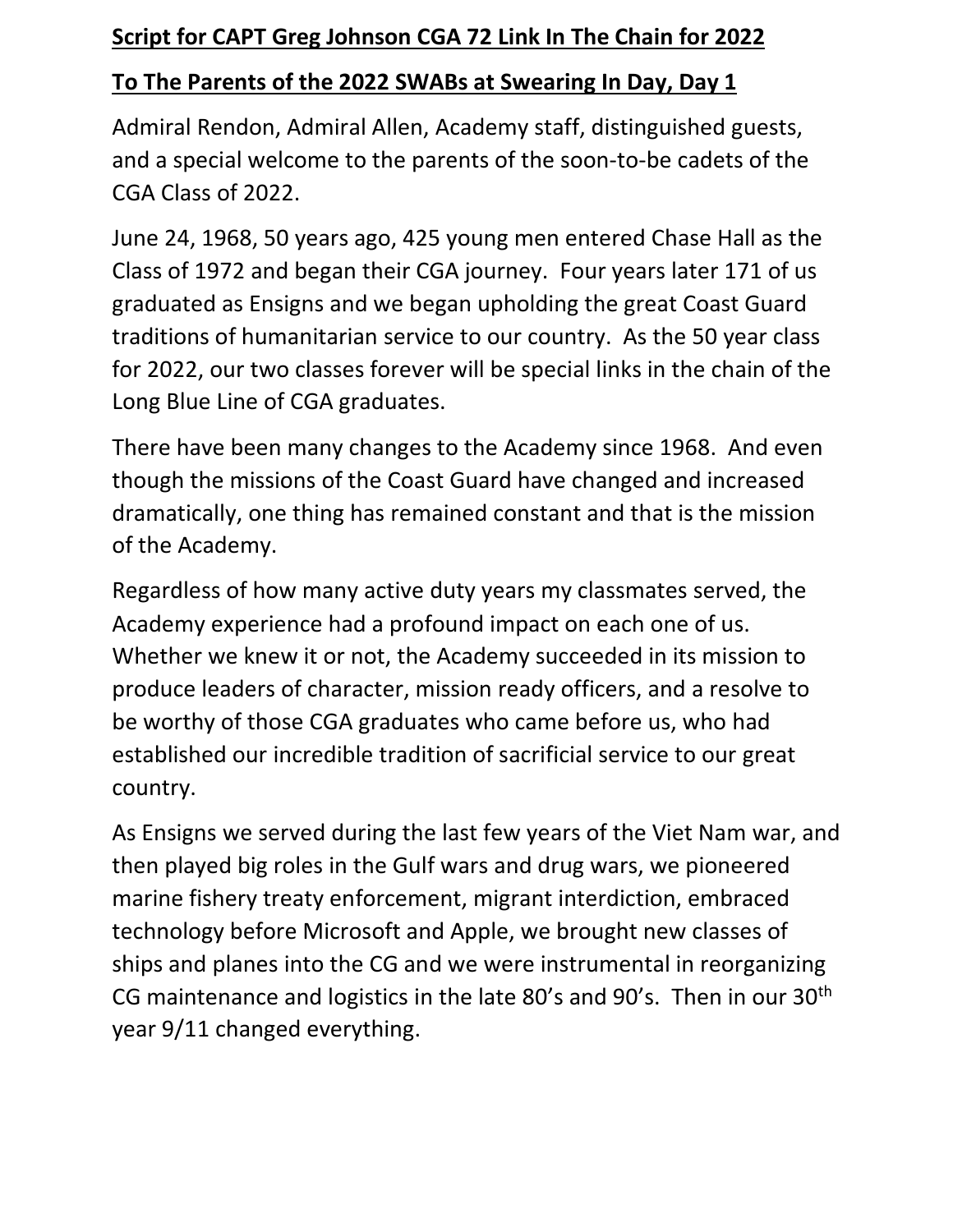Our Class of 72 has an amazing history both while on active duty and later in the civilian sector. Most of us are retired now, but after our active duty service we were owners and leaders of businesses, a doctor, a dentist, {lawyers}, college professors, high school educators and coaches, {civil and electrical engineers}, ship and aircraft design consultants, leadership and business trainers, leaders in local, state, and federal government and community service, marine industry managers and executives, museum curators, commercial airline pilots, and commercial ship captains.

During the 3 decades while on active duty we were involved in hundreds of incredible sea and storm rescues, medical evacuations, and protecting our ports, coastlines, waterways and maritime industry and environment, all the while upholding the great traditions of our Coast Guard. But four of our classmates represent the highest of Coast Guard tradition and have been inducted into the Coast Guard Academy Walls of Gallantry and Remembrance on the quarterdeck of Chase Hall.

August 1980 Jimmy Ng was a pilot of an HH-3 Helo and his crew rescued 17 seamen from Merchant Vessel Theresa Lee which was filling with ammonia gas, disabled and sinking during the remnants of a devastating typhoon in Bristol Bay Alaska.

Two months later, was the October 1980 amazing rescue of 550 passengers and crew of the sinking Cruise Liner Prinsendam, on fire in the Gulf of Alaska; it was a miracle that no lives were lost and no serious injuries. You are able to see a large painting depicting the Prinsendam rescue in the foyer of the Alumni Center. I was chief engineer of Mellon, one of three CG cutters involved in that rescue. But Bruce Melnick our second Classmate on the Wall of Gallantry was an HH-3 Helo pilot whose crew rescued 110 of those survivors and he also later became the first of only two CG NASA astronauts.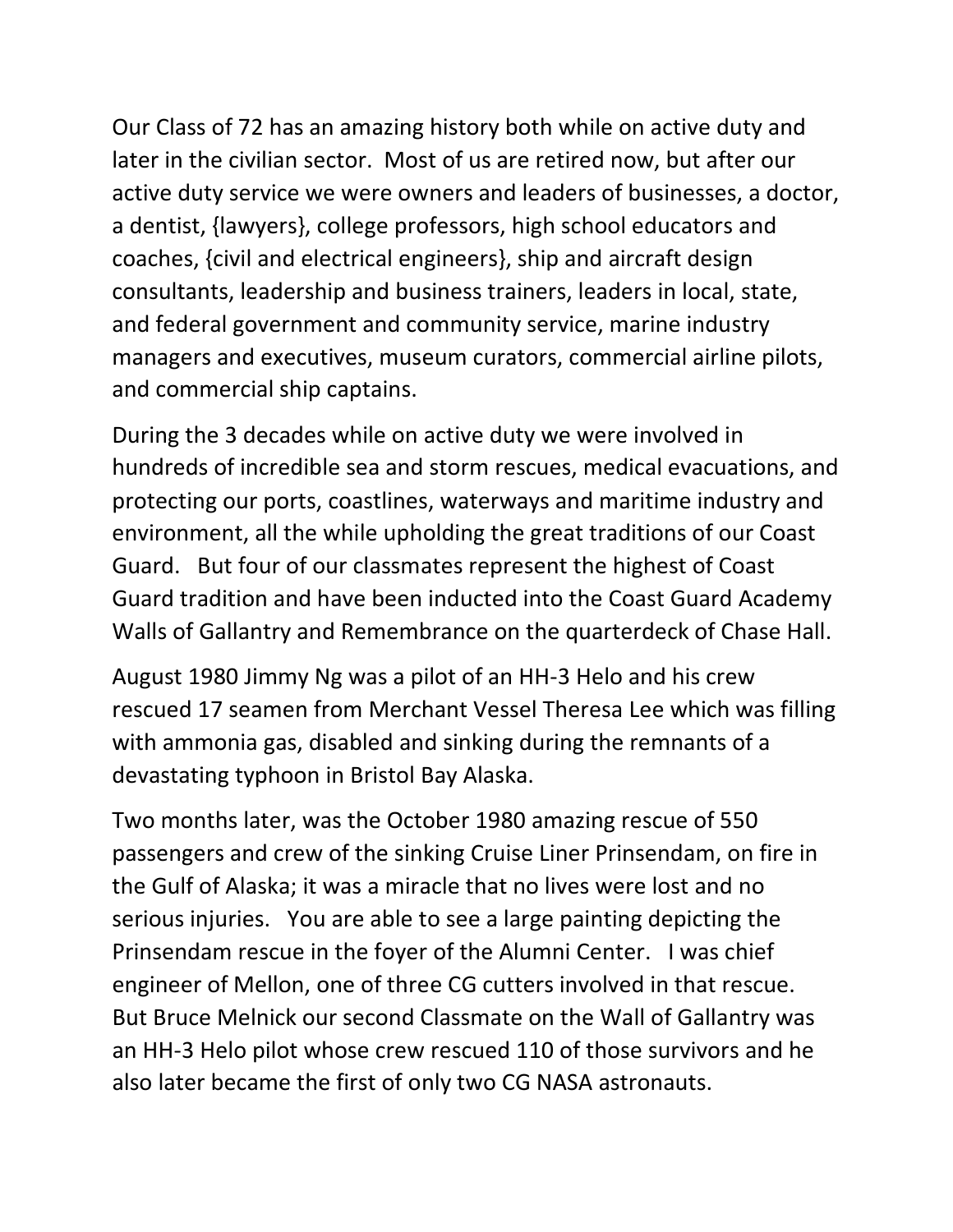Eleven years later in October 1991, "The Perfect Storm" hit off the coast of New England. You may have seen the movie based on this event. Larry Brudnicki our third Classmate on the Wall of Gallantry, was the commanding officer of CGC Tamaroa. In that tremendous storm, the crew of Tamaroa heroically rescued 3 sailors from a sinking sailboat and then saved 4 National Guardsmen after their helo crashed during that dangerous rescue operation. Larry and his wife Carol are here with us today and I'll introduce them later with our classmates.

And there is one special classmate we would like to honor today, Bill Turek. In 1993 while inspecting and certifying a merchant ship for CG license, a test of the engine room CO2 system malfunctioned endangering workers in that space. LCDR Turek disregarded his own life and entered the engine room warning the workers to evacuate. Bill then went down to the lower level of the engine room thinking there may have been other workers in danger. There were none, but Bill didn't make it out. He died of asphyxiation. In addition to being honored on the Wall of Remembrance and the Wall of Gallantry, Bill's memory also lives on within the Coast Guard Marine Inspection community. The "Turek Award" is presented at the graduation of each Marine Inspection training class at Yorktown, VA to the student who most exemplifies Bill's dedication, strength and courage.

Thirteen of us from the Class of 72 and 7 incredible wives are here today to honor the Class of 2022. Together we have 650 years of sea stories about the Academy and a life of CG and civilian service to share with you all. So please seek us out during the day, especially if we are from your state. We will each have an orange nametag with our name and state so hopefully we will stand out. Please let me quickly introduce my classmates.